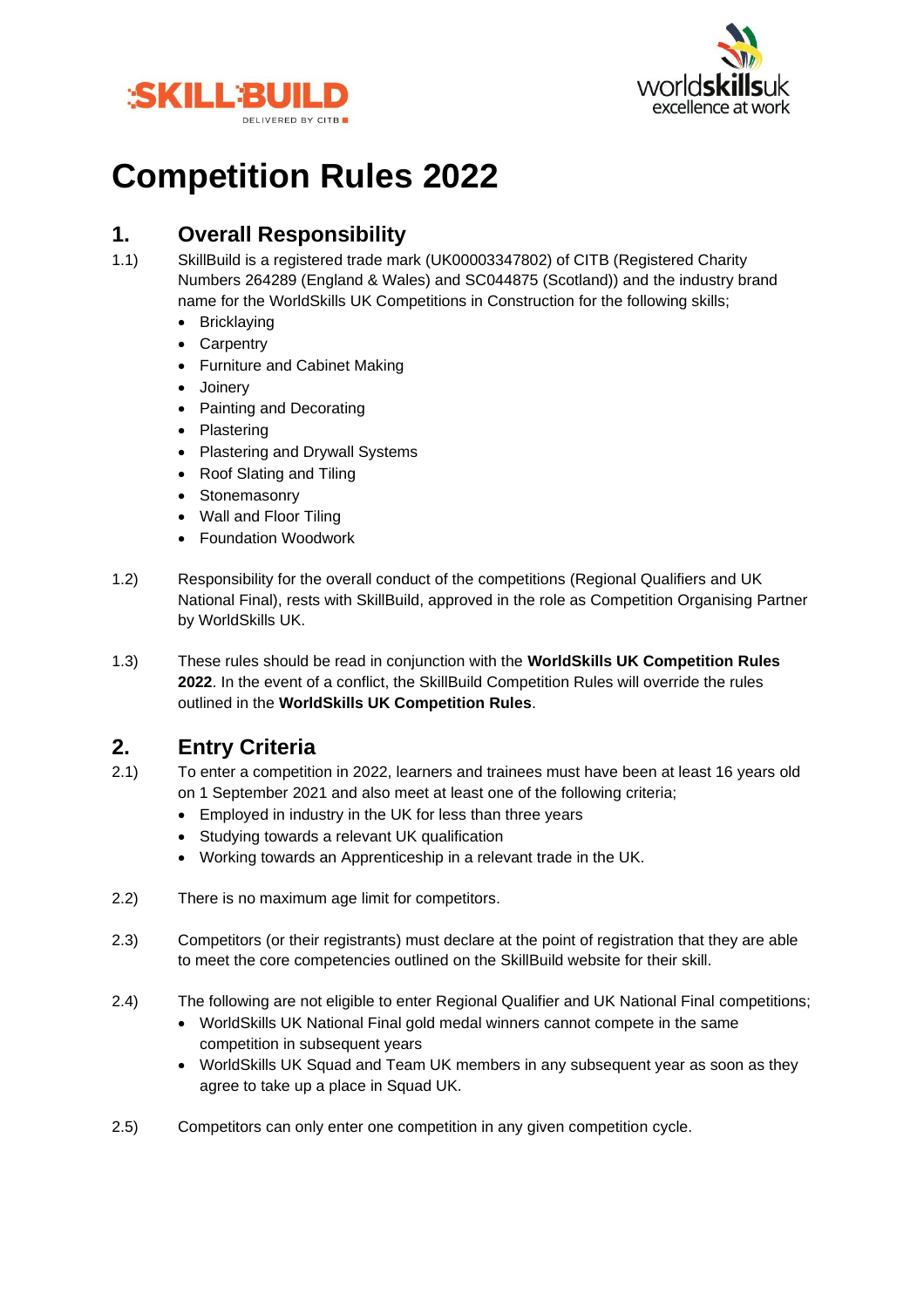



- 2.6) Competitors should have the support of their college, university, training provider and/or employer to participate in competitions. This support includes being able to compete under competition conditions in a workshop at the competitors home college with college supervision in place. After the point of registration a competitor may not change the organisation they are representing.
- 2.7) There is a maximum limit applied to each registered organisation on the number of competitors that can represent their organisation for competitions. The maximum number of competitors per skill competition is determined by skill and can be found on the preregistration information.
- 2.8) Evidence may be requested to fulfil these guidelines and failure to do so may result in competitor's places being withdrawn before the competition, or competitors being disqualified after the competition.
- 2.9) Competitors under the age of 18 (those 16 and 17 years old) at the time of their Qualifier competition will require parental/guardian consent to take part. A parental/guardian consent form will be issued upon registration to the competitor, the form must be hand signed and returned to SkillBuild via email (skillbuild@citb.co.uk) within 14 days. If the completed consent form is not received by SkillBuild during this time period the competitor's place in the competition will be withdrawn.

#### **3. Entry costs**

- 3.1) SkillBuild competitions are free to enter.
- 3.2) It is the competitor's responsibility to gain authorisation from their college, university, training provider and/or employer for time off to attend competitions. SkillBuild are not liable for any loss of earnings.

# **4. Registration**

- 4.1) By registering to take part, competitors and their representatives are confirming that they will abide by the SkillBuild and **WorldSkills UK Competition Rules** and procedures for the Qualifier and any subsequent competitions.
- 4.2) Registration will take place between 28 February 2022 and 1 April 2022. Applications received outside of these dates will not be accepted.
- 4.3) Amendments to registrations can be made up until the close of competition registration on 1 April 2022.
- 4.4) Name changes after the close of the registration period will only be permitted in exceptional circumstances. Colleges, universities, training providers and/or employers entering competitors should take care to ensure that the competitors they are entering are free and able to take part in both Regional Qualifier and any subsequent competitions before registering them.
- 4.5) Competitors who turn up on the day of competition but have not been registered will not be allowed to compete, regardless of availability of competition spaces.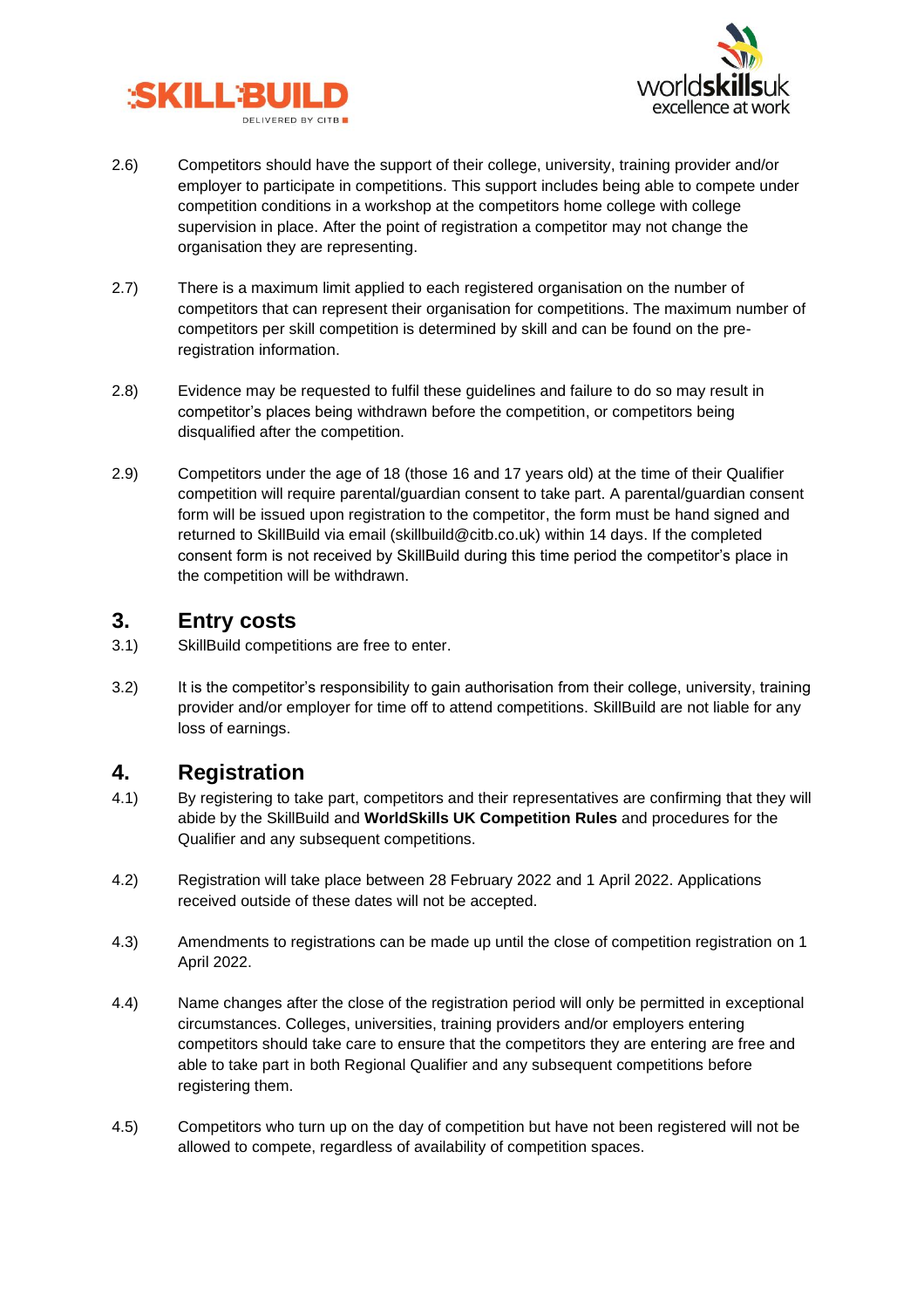



- 4.6) SkillBuild will endeavour, where possible, to provide reasonable adjustments or special dispensation for those competitors who have declared a physical, sensory or learning difficulty at the point of registration.
- 4.7) Competitor places for Qualifier competitions will be locked five working days before each competition and waiting list places will not be offered after this time.
- 4.8) Competitors and their representatives should read and understand the process for selecting competitors for international competitions, which can be found in the **WorldSkills UK Competition Rules**.
- 4.9) Following successful completion of the registration process, confirmation and all future email correspondence will be sent to both the competitor and their registered representative. Please note that all correspondence will be sent to the email addresses entered into the registration system.

### **5) Health and Safety**

- 5.1) **Competitors must bring and wear appropriate Personal Protective Equipment (PPE) and clothing as required by SkillBuild.**
- 5.2) All activities must comply with the SkillBuild competition practices and risk assessments. Any breaches of health, safety and welfare must be reported to the SkillBuild Team or the skill Judge immediately.
- 5.3) All competitors will receive a health and safety briefing before the start of the competition.
- 5.4) All electrical equipment brought by competitors or their representatives must have a Personal Appliance Test (PAT) certificate within the last 12 months.
- 5.5) Individual competitors are responsible for ensuring that they are fully aware of, and adhere to all health and safety practices, briefings and notices that relate to the SkillBuild competition. Failure to do so may result in disqualification from the competition and being asked to leave the competition venue.
- 5.6) Safe work practices of the relevant industry and the venue must be adhered to at all times.
- 5.7) Only competitors and the adjudicating tutor are permitted to enter competition areas.

### **7. Code of Conduct for Visitors**

- 7.1) Visitors, including employers, teachers, trainers, tutors, parents and the general public, will not be allowed to make any form of contact or communication with competitors during the competition. Any breech could result in the competitor being disqualified from the competition.
- 7.2) If a visitor needs to make contact with a competitor during the competition, they should ask for permission from the adjudicating tutor.
- 7.3) Competitors should inform a skill Judge immediately if a visitor is trying to communicate with them, or if they are being unfairly distracted by any visitor(s).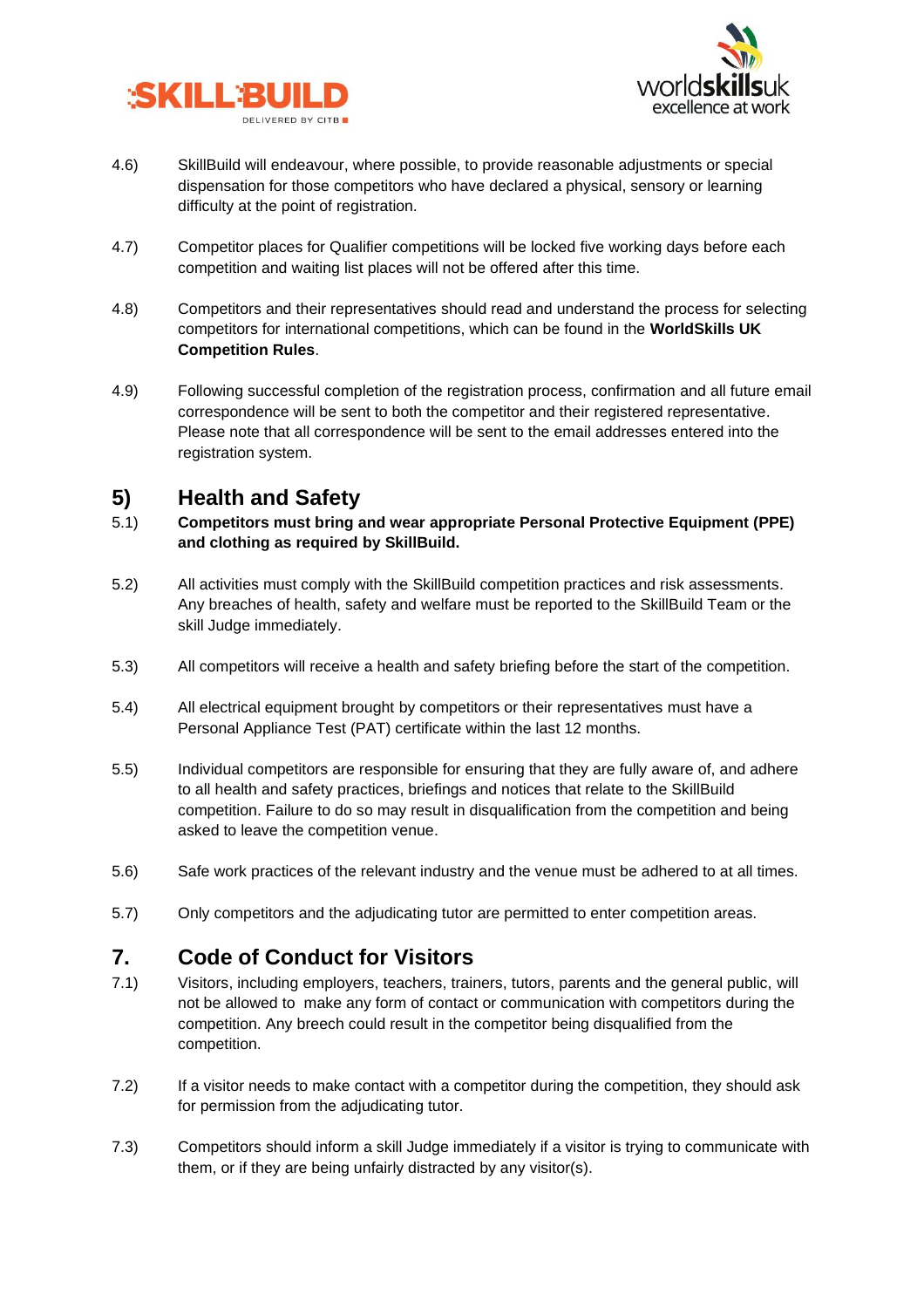



# **8. During the Qualifier Competition**

- 8.1) Competitors and their representatives must ensure that all competition information is read thoroughly and they are confident with all aspects and requirements of the competition before arrival.
- 8.2) Competitors who arrive late for the competition will not automatically receive additional time.
- 8.3) Unless otherwise stated, there must be no communication between fellow competitors, visitors or representatives during the competition.
- 8.4) Competitors must start and finish work when instructed to do so by one of their adjudicating tutors.
- 8.5) Competitors will have a familiarisation period before the start of the competition. Additional information may be issued in advance by SkillBuild.
- 8.6) Competitors that need to leave the area whilst the competition is in progress must obtain the permission of an adjudicating tutor before doing so.
- 8.7) Once a competitor has finished their project, they can leave the area, even if the competition is still in progress, but will be required to declare to the adjudicating tutor and a skill Judge that they are finished. They will not be allowed to re-enter the competition area until the competition has finished.
- 8.8) Should a competitor feel unwell at any stage of the competition, he or she should make the adjudicating tutor aware immediately.
- 8.9) Competitors who need to repair their own tools or equipment during the competition will not be given additional time unless agreed by a skill Judge.
- 8.10) Competitors are not permitted to take any of the following into the competition area unless otherwise instructed;
	- Personal electronic devices, including mobile phones, tablets and MP3 players
	- Written notes, sketches or special aids.
- 8.11) Competitors must not wear headphones or earphones during competition time.
- 8.12) Any competitors found using items that are not permitted during competition working time may be disqualified from the competition.
- 8.13) The Lead Judge, with the support of SkillBuild, will ensure that marking is undertaken fairly and will calculate marks to establish awards.
- 8.14) Should a competitor feel at a disadvantage for any reason before or during the competition, he or she should immediately bring it to the attention of either the adjudicating tutor, the Lead Judge or a member of the SkillBuild Team.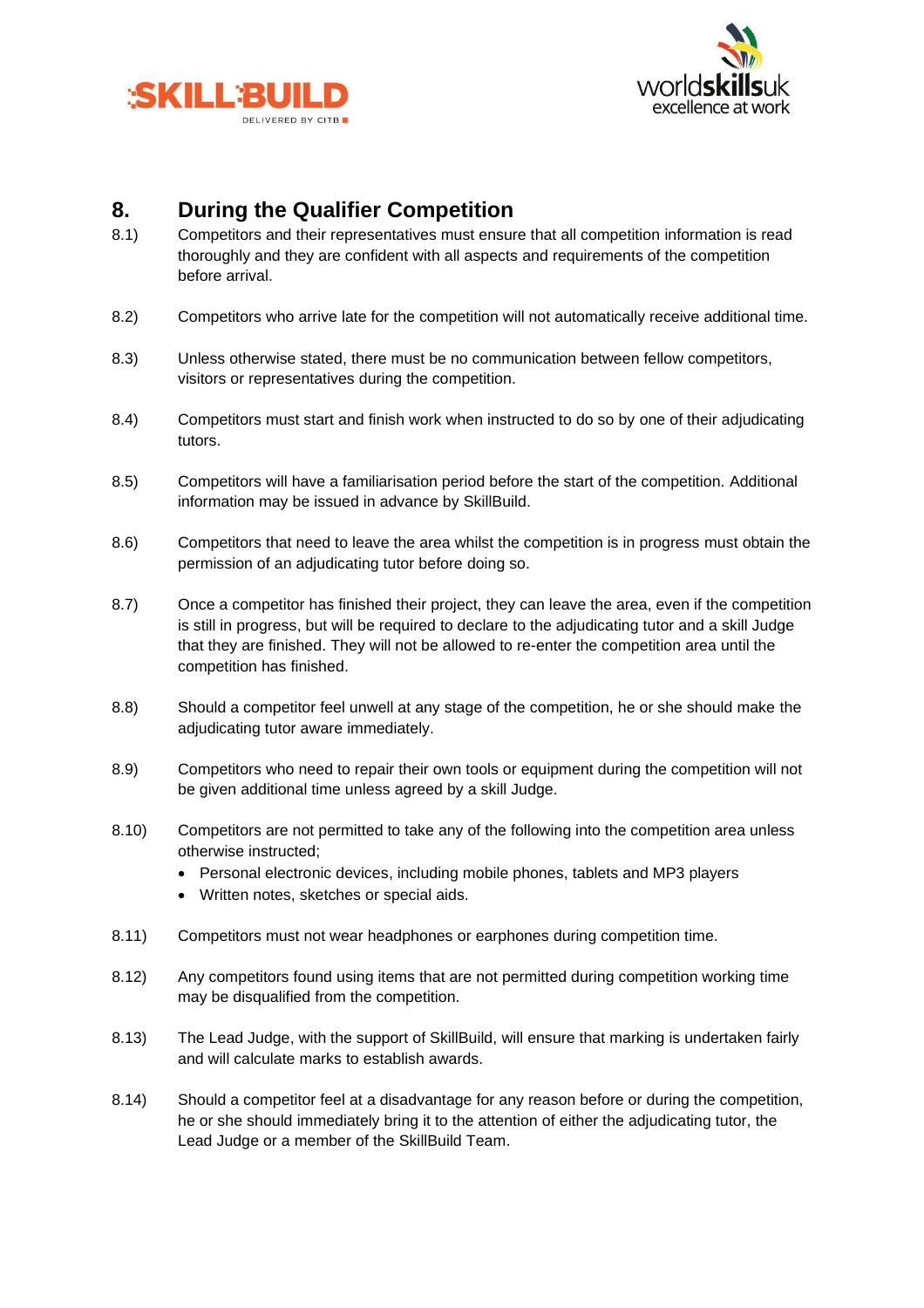



### **9. After the Qualifier Competition**

- 9.1) Each competitor who takes part in a competition through to their completion point will receive a certificate of participation.
- 9.2) Participation certificates will be sent to competitors after the competition.
- 9.3) Awards will not be announced on competition day. Competitors will receive notification of marks and any awards achieved once all aspects of the competition (including the online assessment) are completed.
- 9.4) First, second and third places will not be awarded.
- 9.5) There will not be an awards ceremony and results will not be announced at the competition.
- 9.6) Competitor marks will be checked by both SkillBuild and WorldSkills UK and will only be released once all quality assurance procedures have been completed.
- 9.7) Challenges to the results will be considered through the **SkillBuild Complaints and Appeals Procedure** which can be found on the SkillBuild website.

#### **10. Cancellation and disqualification**

- 10.1) SkillBuild and WorldSkills UK reserve the right to cancel competitions. Both organisations will exercise this right with care and inform affected participants at the earliest possible opportunity.
- 10.2) The competition criteria on the SkillBuild website will specify the competencies that it expects a competitor to have, and competitors (or their registrants) are required to confirm they are eligible to compete at the point of registration. Should a registered organisation, on more than one occasion, enter competitors into a competition for which they are clearly under- or over- qualified, SkillBuild has the right to cancel a competitor's place and restrict the entry of competitors from the registered organisation for the following two competition cycles. This decision will be made at the discretion of SkillBuild in consultation with WorldSkills UK.
- 10.3) SkillBuild reserves the right to cancel a competitor's place where it finds competitors or their registered organisation have provided falsified, concealed or provided mis-leading information, either to secure their place, or in an attempt to secure additional places above their allowed limit. SkillBuild also reserves the right to restrict entries from that registered organisation for future SkillBuild competitions.
- 10.4) Any competitor who is deemed to be under the influence of alcohol or drugs will be immediately disqualified and asked to leave the venue.

#### **11. Safeguarding**

- 11.1) SkillBuild has a commitment to safeguarding the welfare of all young people and adults at risk, who have entered to compete in the SkillBuild competitions and aligns our approach to 'Keeping Children Safe in Education (DfE, 2016)'.
- 11.2) Further information can be found in the **SkillBuild Safeguarding and Prevent Policy**.